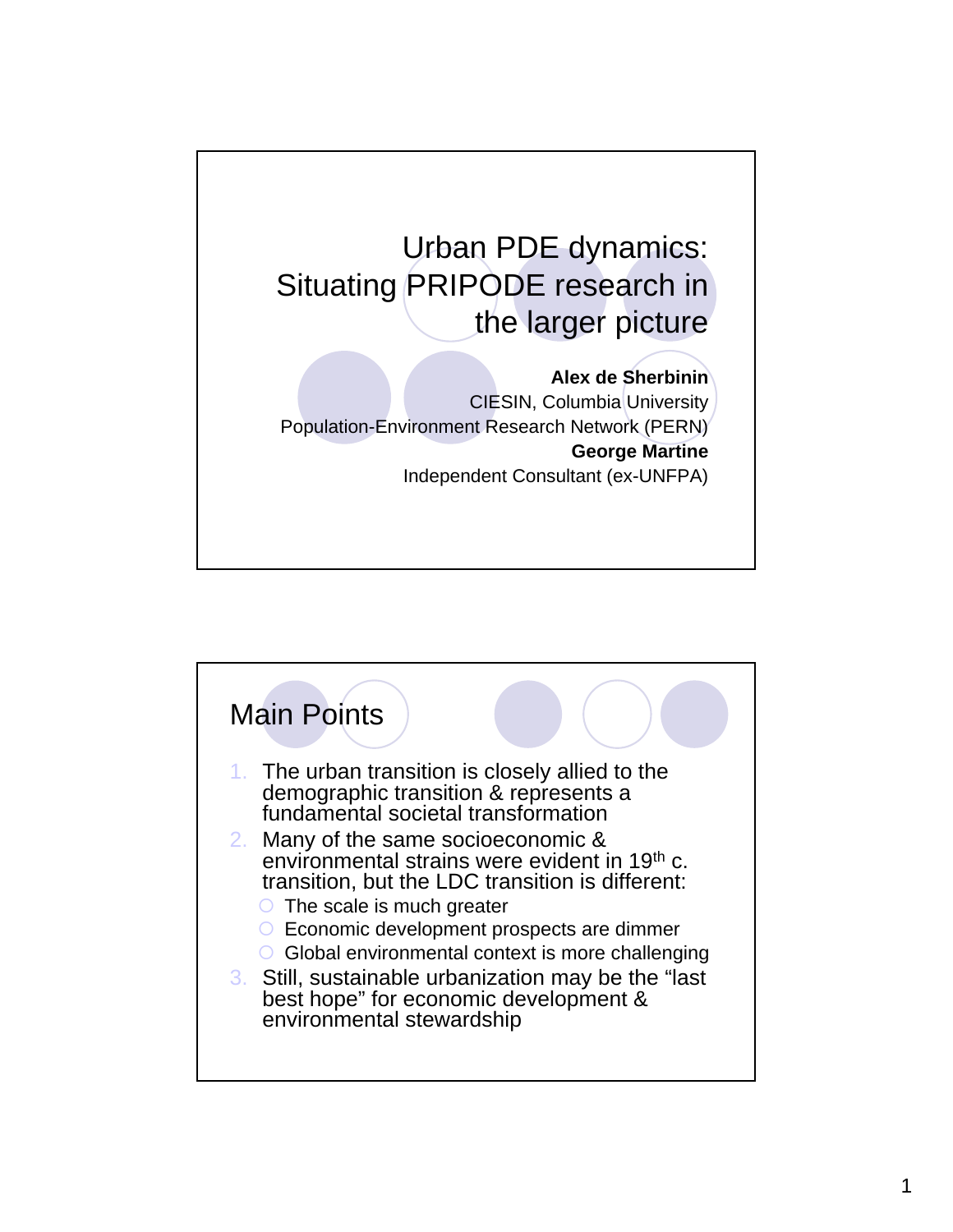

| <b>Region</b>            | 2000        | 2030                       | <b>Difference</b> |
|--------------------------|-------------|----------------------------|-------------------|
|                          | in millions | in millions                | in millions       |
| Developed<br>World       | 870         | 1,010                      | $+140$            |
| Africa                   | 294         | 742<br>1.9 Billion people! | $+448$            |
| Asia                     | 1,360       | 2,640                      | $+1,280$          |
| Latin Am. &<br>Caribbean | 394         | 609                        | $+215$            |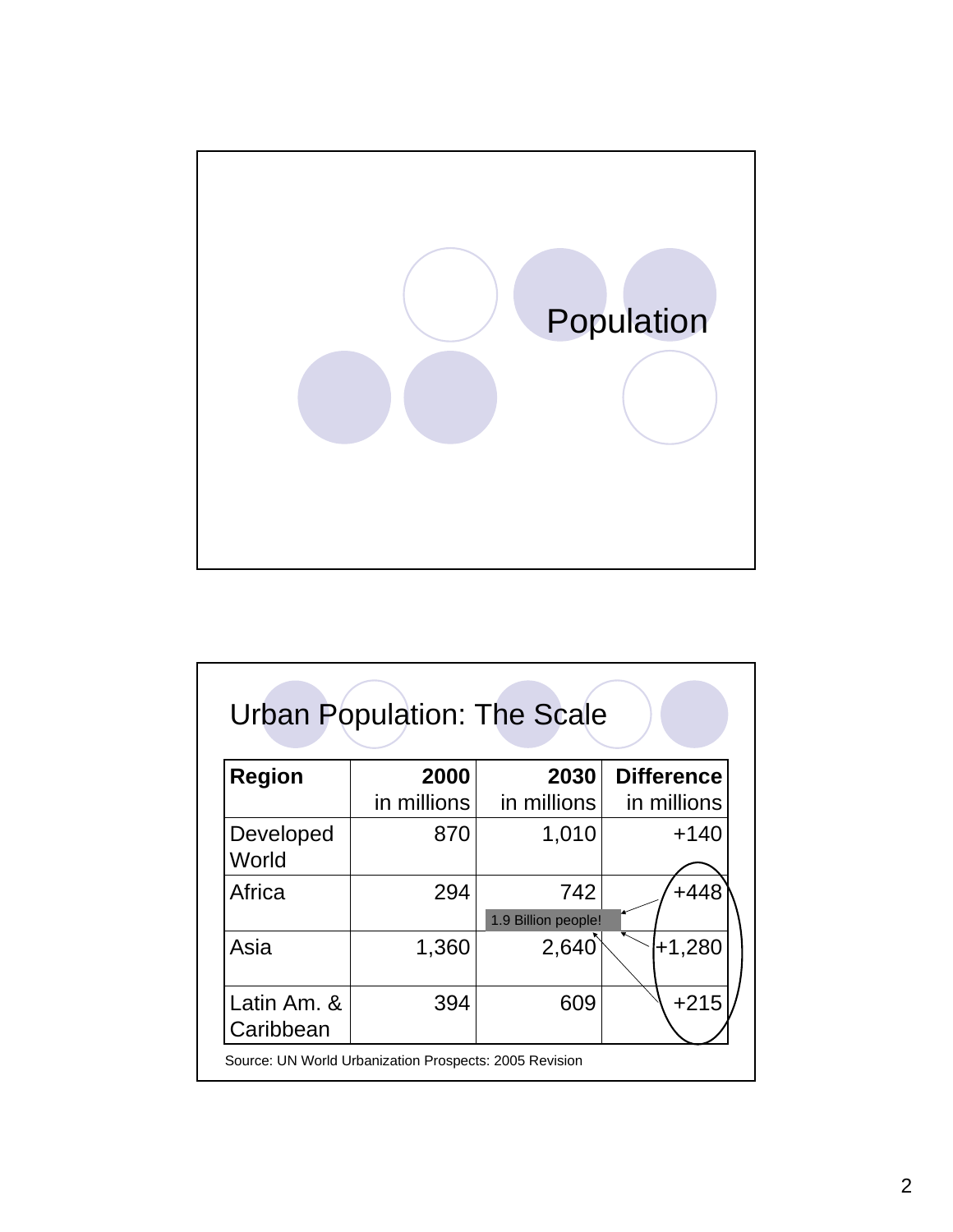

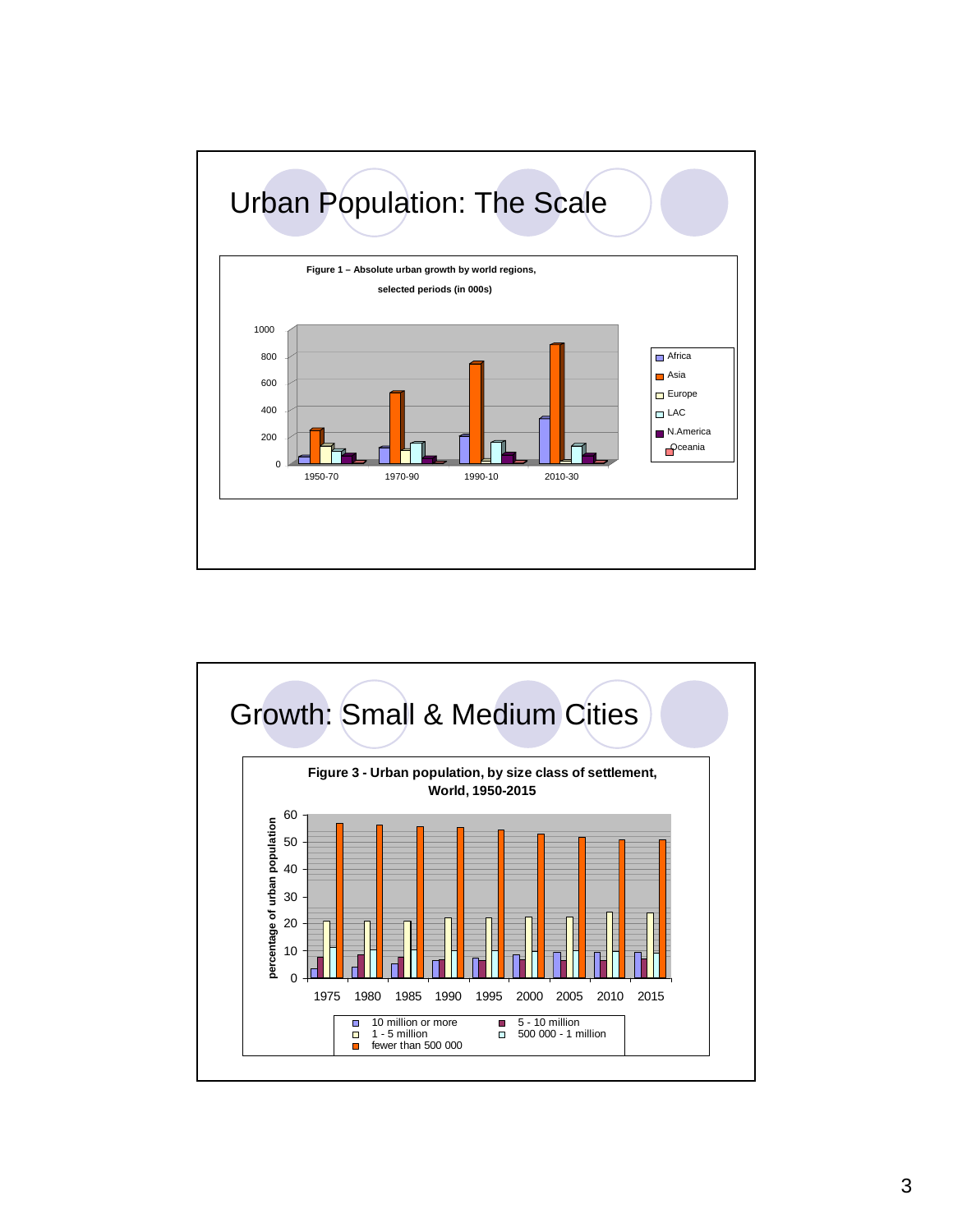| <b>City</b>        | Type       | Pop                                         | Growth<br>Rate |
|--------------------|------------|---------------------------------------------|----------------|
| Accra              | Capital    | $-2m$                                       | $-3.4\%$       |
| <b>Brazzaville</b> | Capital    | 1.2 <sub>m</sub><br>Doubling times of 12 to | 3.3%           |
| Ho Chi Minh        | Commercial | 23 years!<br>6.2m                           | $>3.0\%$       |
| Kampala            | Capital    | 1.2 <sub>m</sub>                            | $-5.6%$        |
| Lagos              | Commercial | 12 <sub>m</sub>                             | -4.0%          |

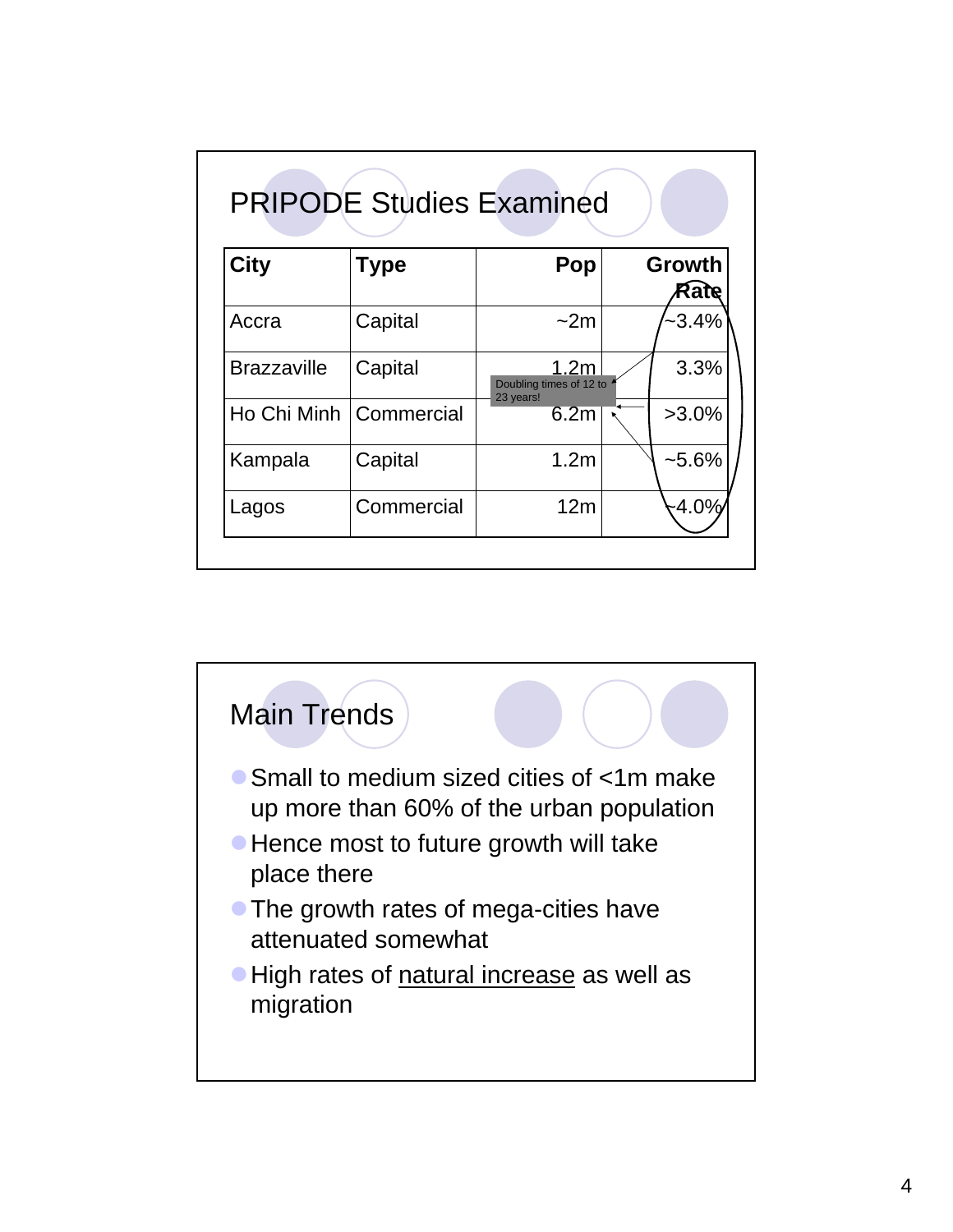

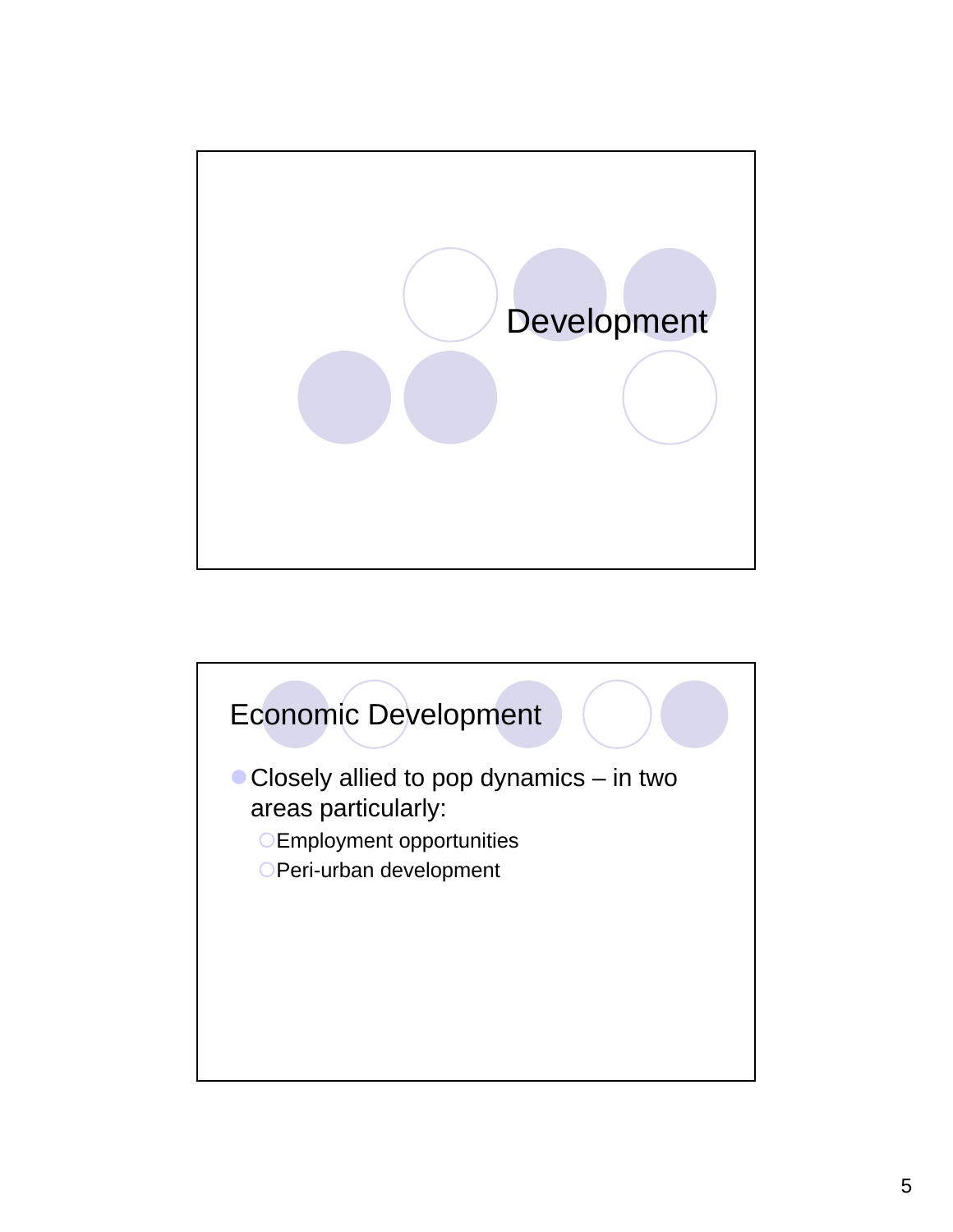

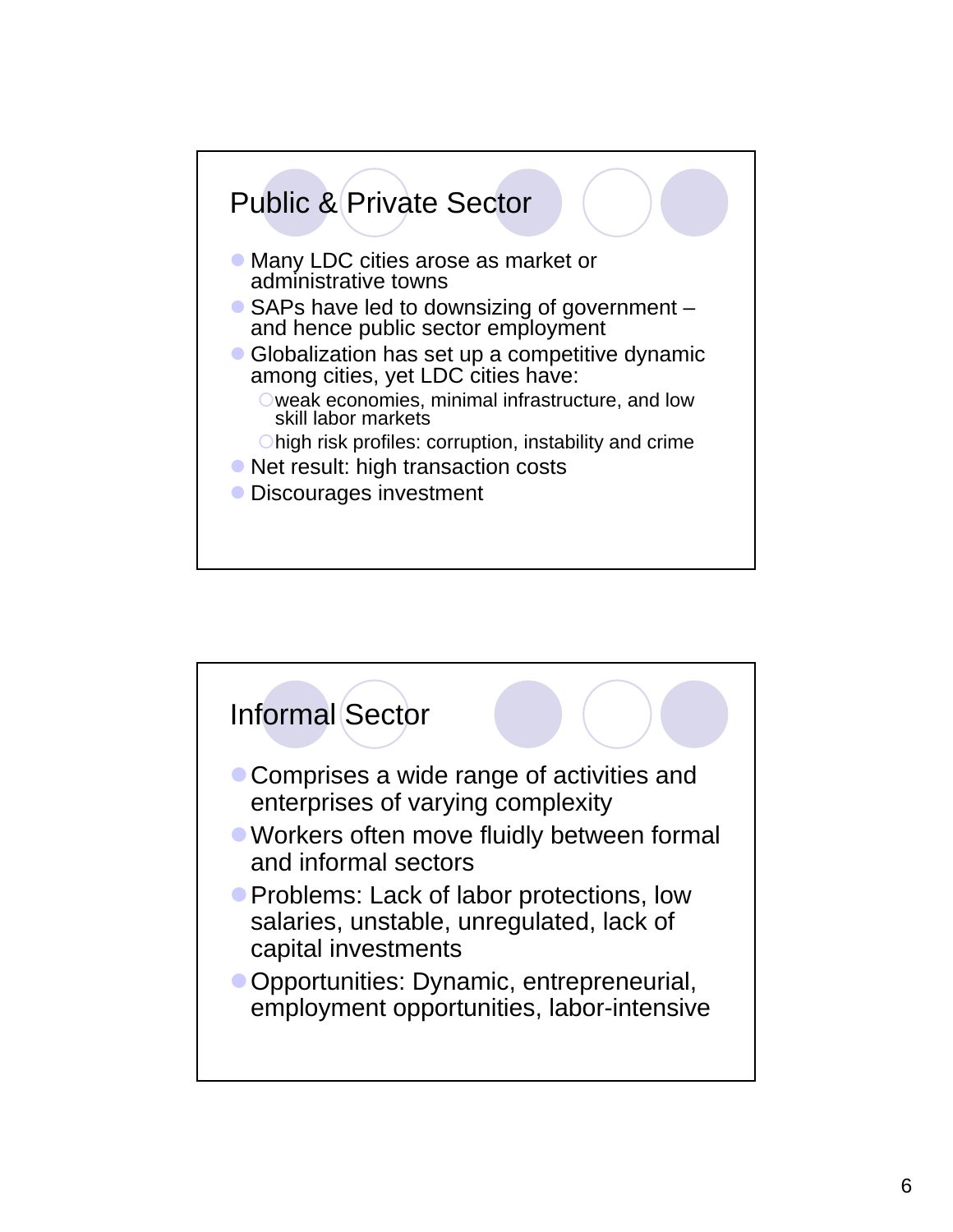

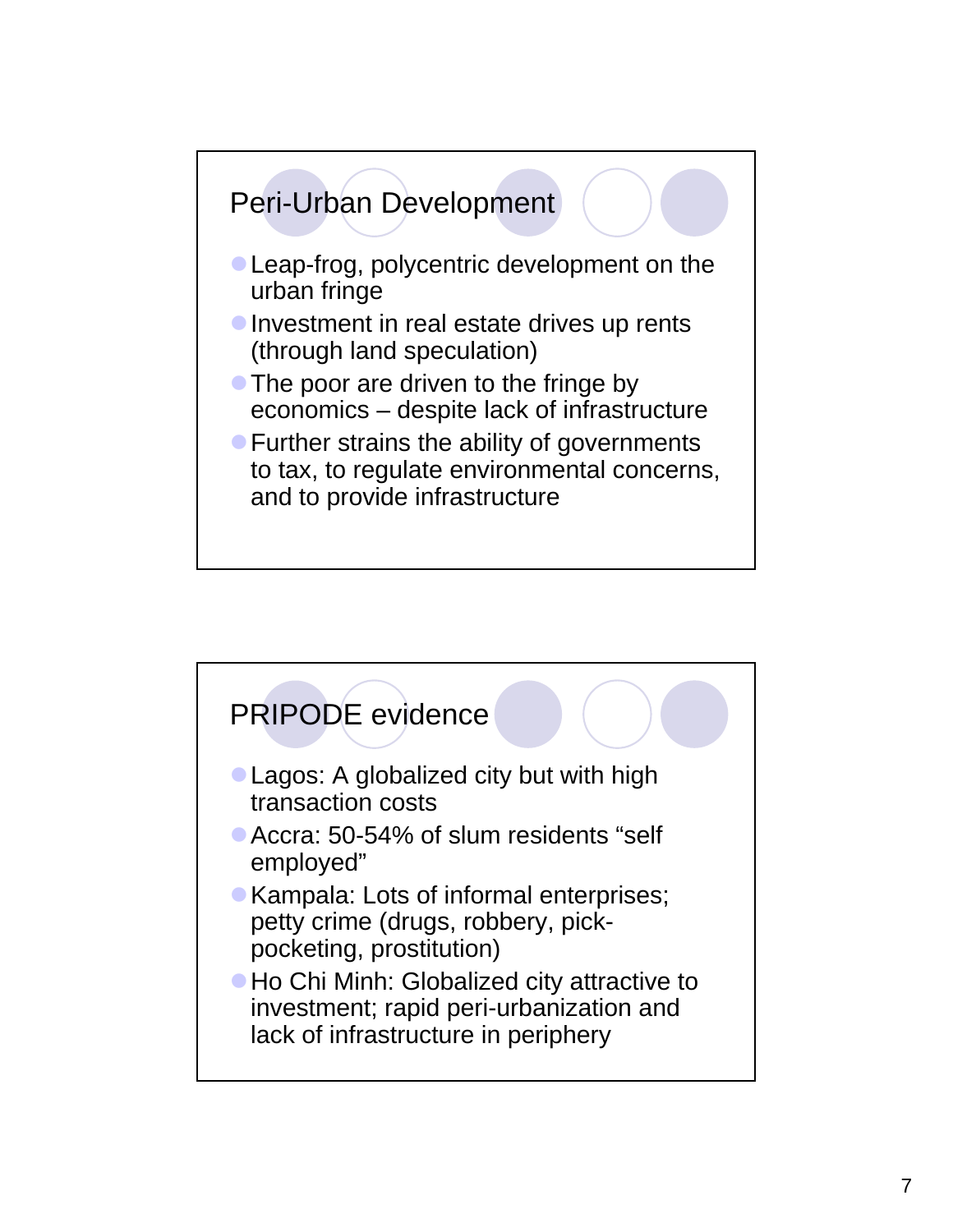

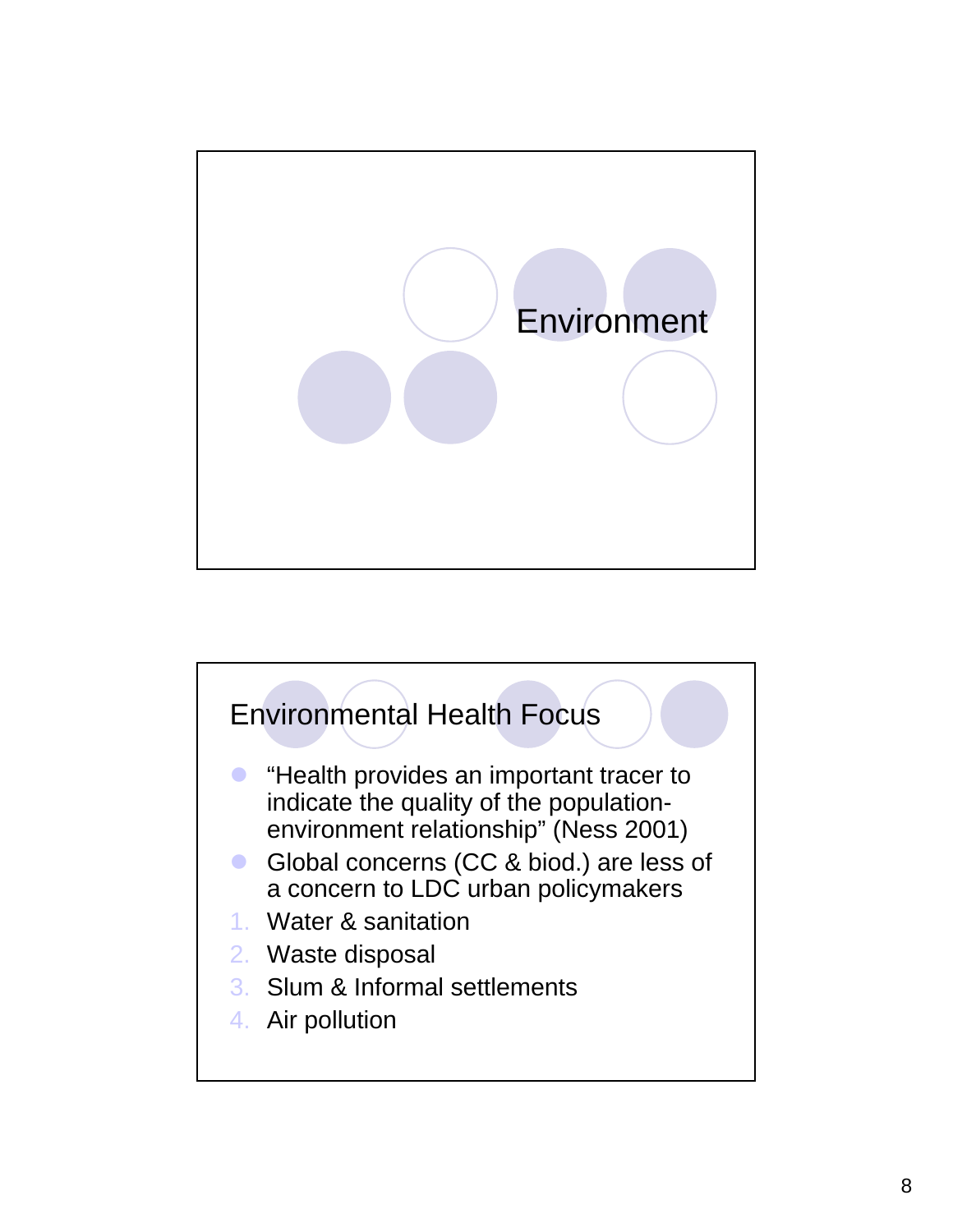

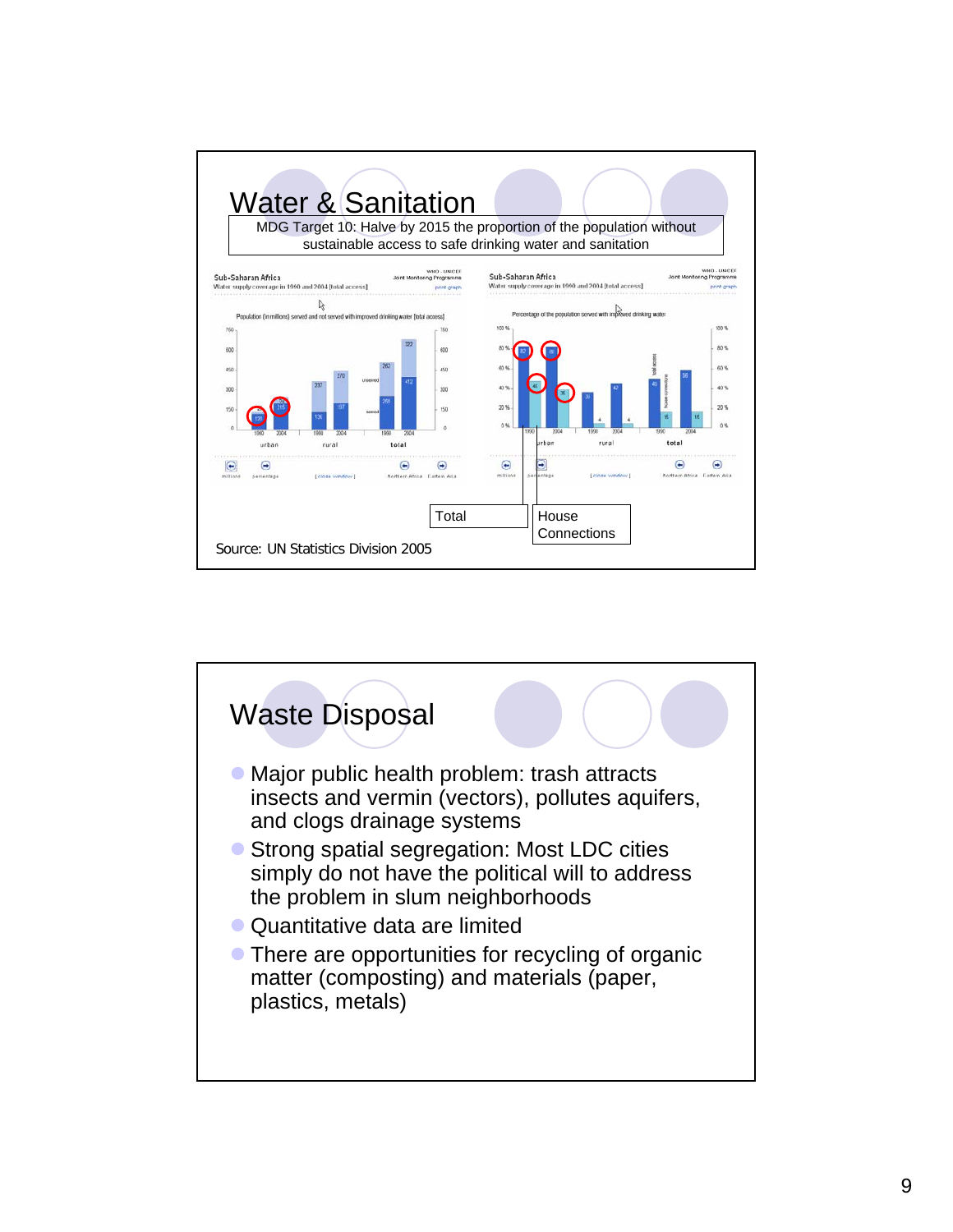

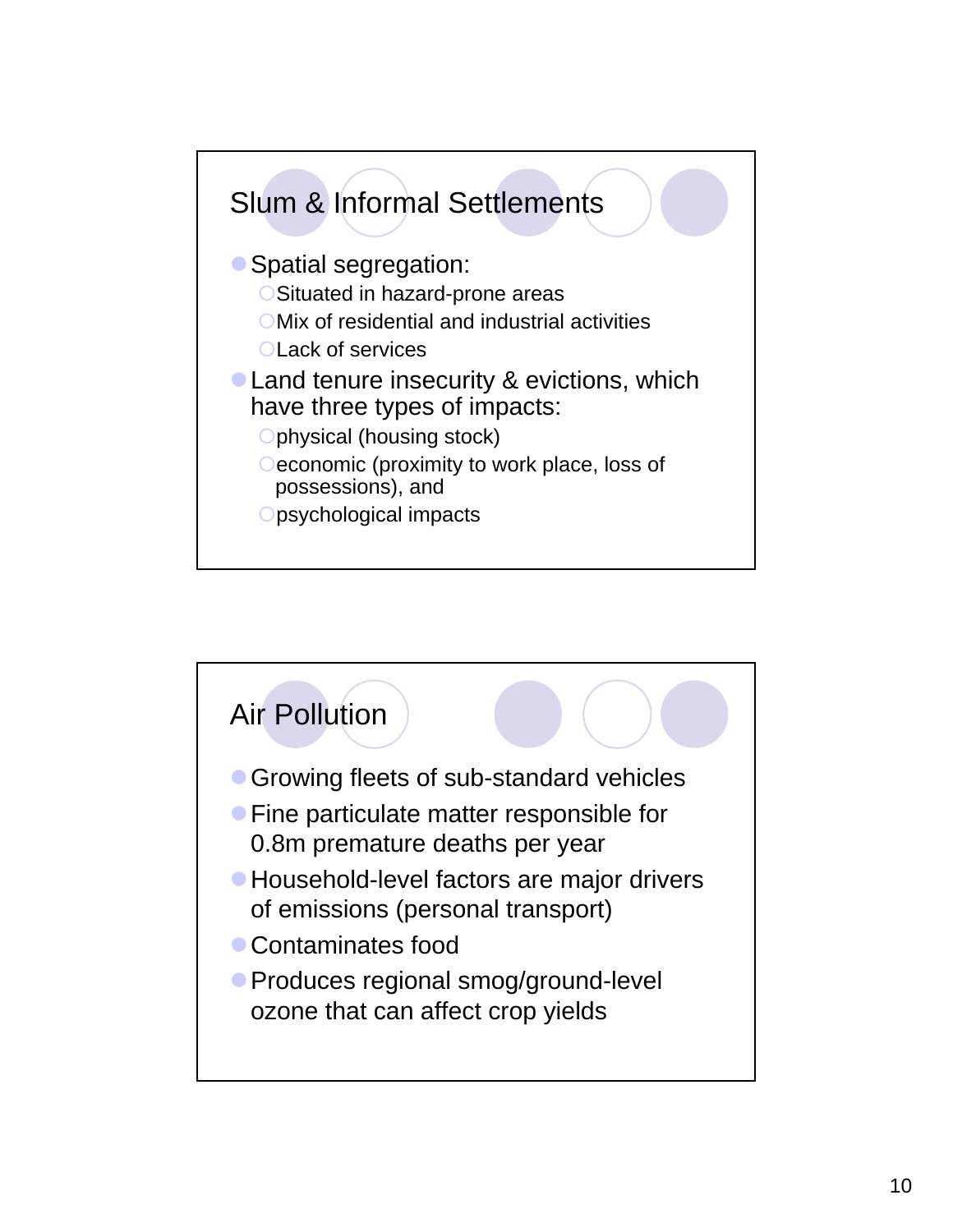

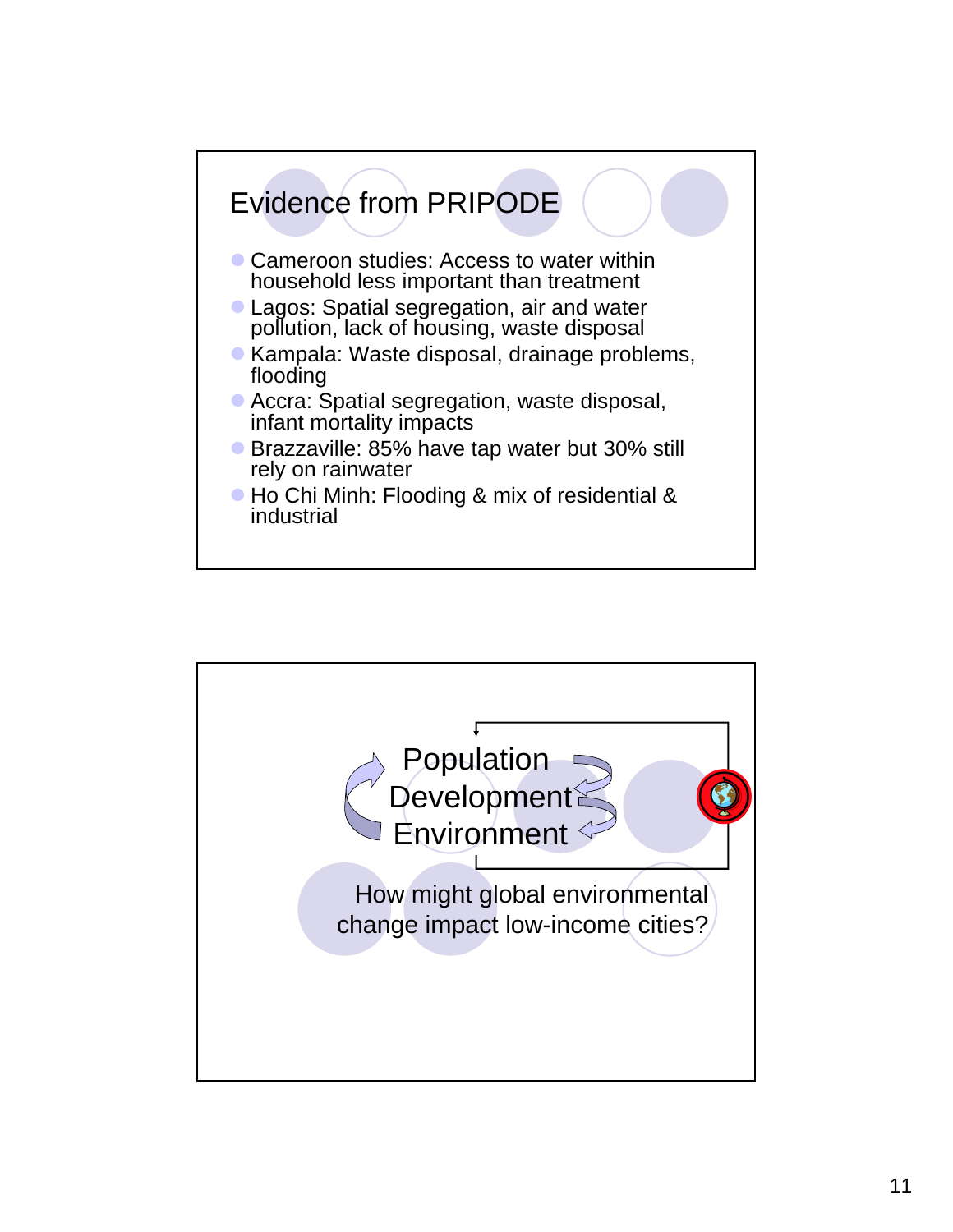

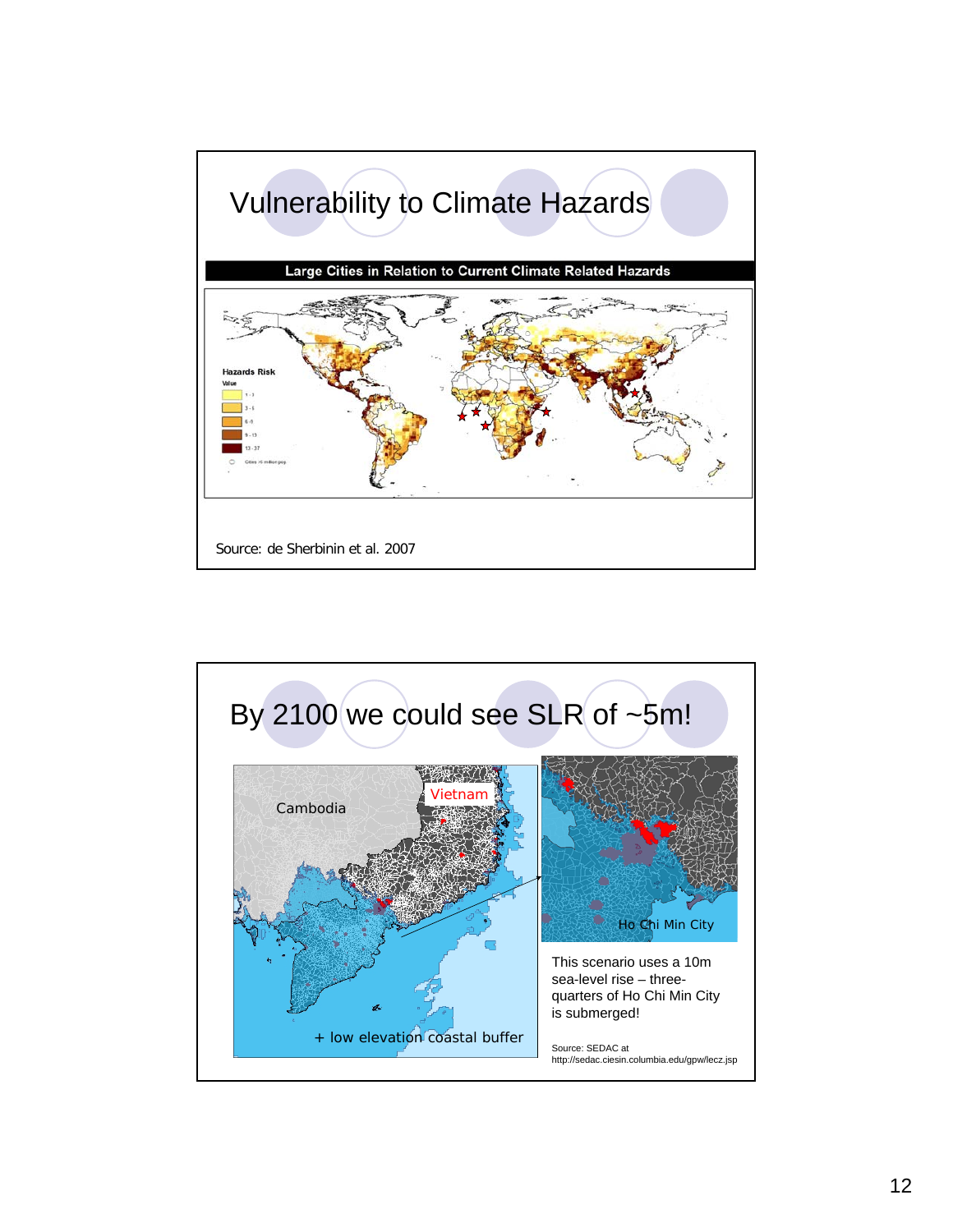

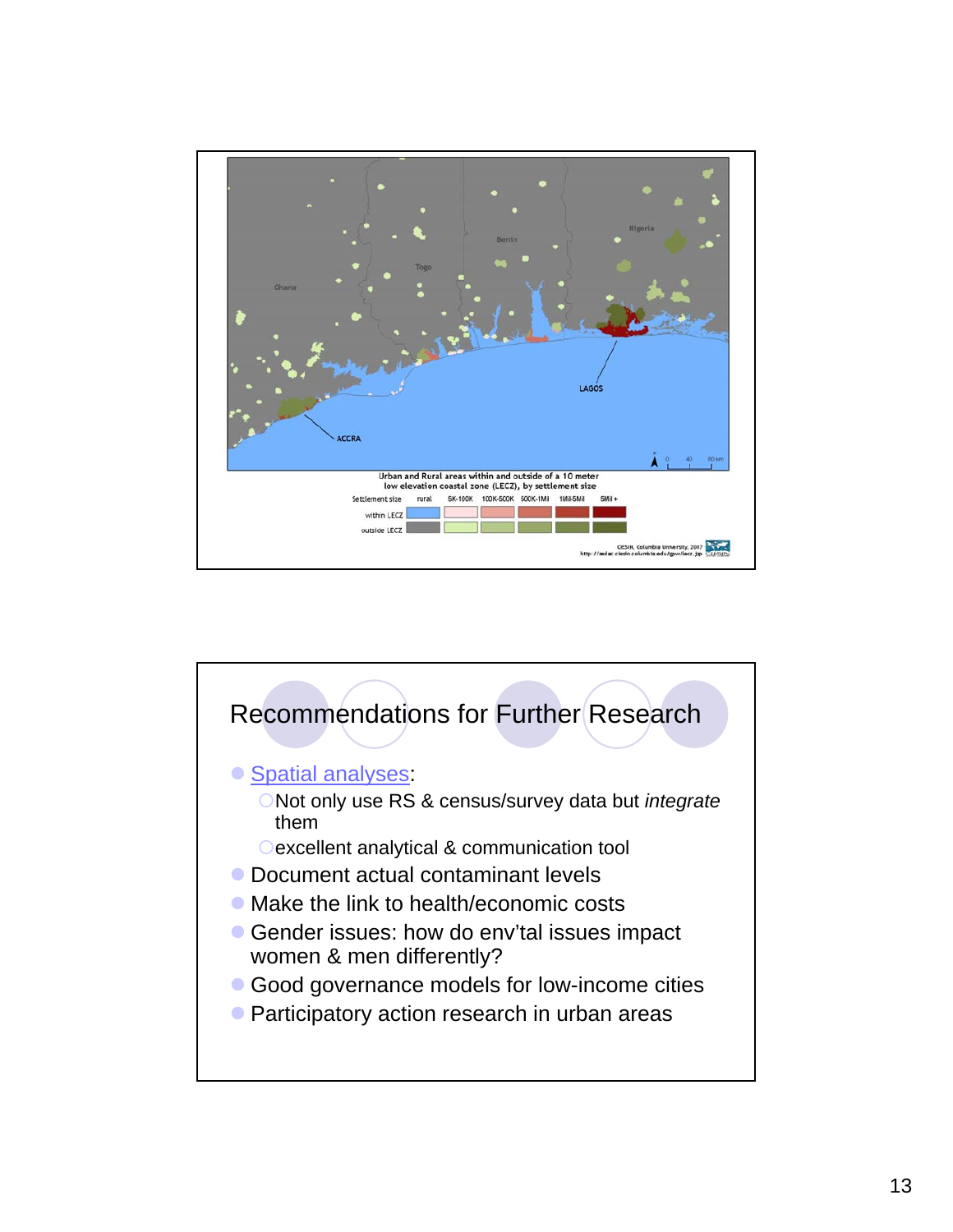